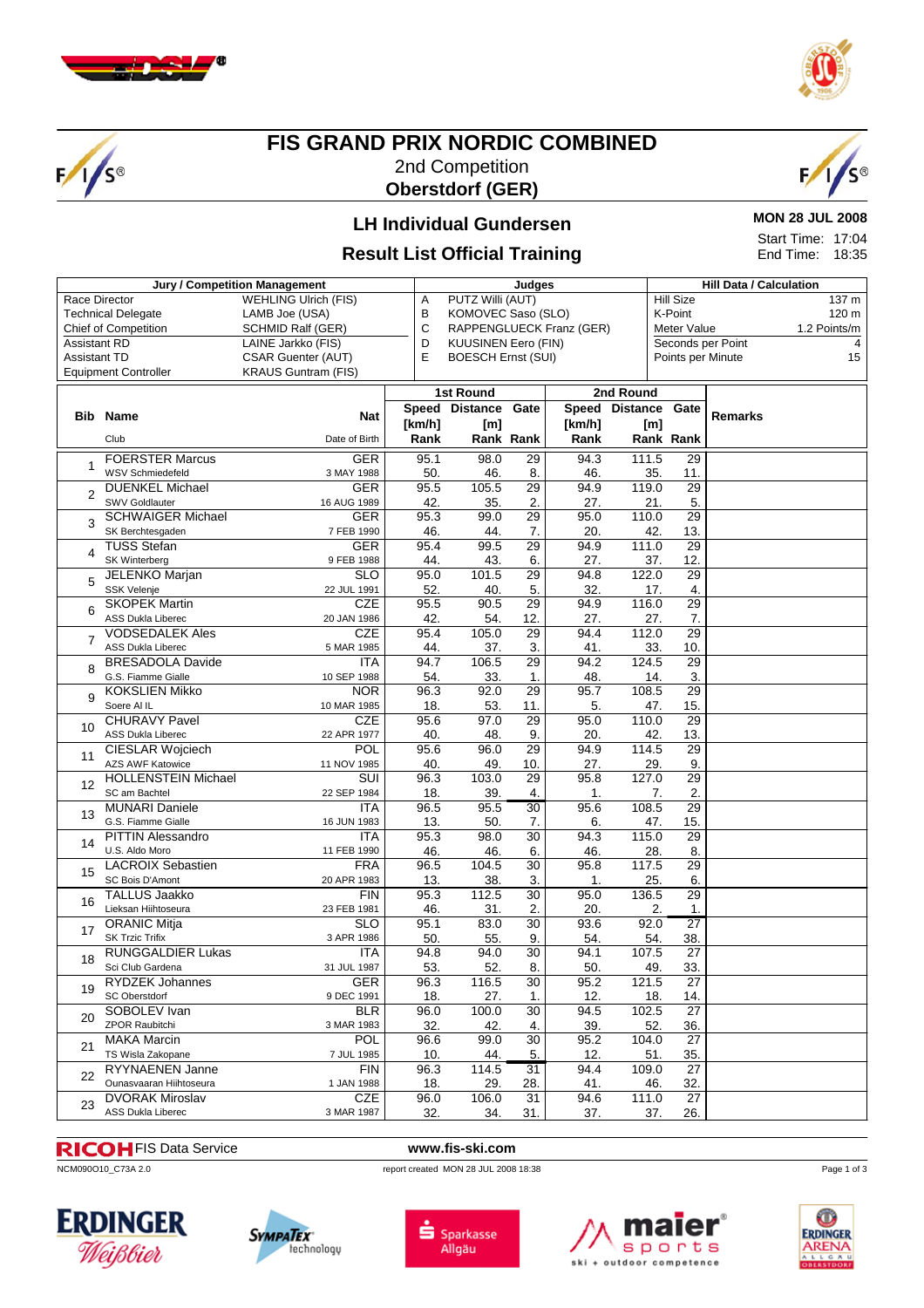

 $F/1/s$ 



## **FIS GRAND PRIX NORDIC COMBINED** 2nd Competition **Oberstdorf (GER)**



# **LH Individual Gundersen**

# **Result List Official Training**

**MON 28 JUL 2008** Start Time: 17:04 End Time: 18:35

|    |                           |                         |        |                |                 | 2nd Round |                     |                 |                |
|----|---------------------------|-------------------------|--------|----------------|-----------------|-----------|---------------------|-----------------|----------------|
|    |                           |                         |        | Speed Distance | Gate            |           | Speed Distance Gate |                 | <b>Remarks</b> |
|    | <b>Bib Name</b>           | Nat                     | [km/h] | [m]            |                 | [km/h]    | [m]                 |                 |                |
|    | Club                      | Date of Birth           | Rank   |                | Rank Rank       | Rank      |                     | Rank Rank       |                |
|    | <b>GLUECK Alex</b>        | <b>USA</b>              | 96.2   | 101.0          | 31              | 94.8      | 101.5               | $\overline{27}$ |                |
| 24 | Steamboat Winter SpC      | 9 NOV 1982              | 26.    | 41.            | 33.             | 32.       | 53.                 | 37.             |                |
|    | <b>CAMEROTA Eric</b>      | <b>USA</b>              | 94.2   | 95.5           | 31              | 94.1      | 109.5               | $\overline{27}$ |                |
| 25 | <b>NSF Park City</b>      | 9 JAN 1985              | 55.    | 50.            | 34.             | 50.       | 45.                 | 31.             |                |
|    | <b>GRUBER Bernhard</b>    | <b>AUT</b>              | 97.0   | 124.0          | 31              | 95.2      | 128.0               | $\overline{27}$ |                |
| 26 | SC Bischofshofen          | 12 AUG 1982             | 3.     | 15.            | 15.             | 12.       | 6.                  | 5.              |                |
|    | <b>KOBAYASHI Norihito</b> | <b>JPN</b>              | 96.0   | 110.5          | 31              | 94.2      | 114.0               | $\overline{27}$ |                |
| 27 | <b>Tokyo Biso</b>         | 4 MAY 1982              | 32.    | 32.            | 30.             | 48.       | 31.                 | 22.             |                |
|    | <b>TAKAHASHI Daito</b>    | JPN                     | 95.9   | 125.0          | 31              | 94.5      | 126.0               | $\overline{27}$ |                |
| 28 | Team Tsuchiya Home        | 16 DEC 1980             | 37.    | 11.            | 11.             | 39.       | 10.                 | 8.              |                |
|    | <b>SPILLANE Johnny</b>    | <b>USA</b>              | 96.6   | 118.0          | $\overline{31}$ | 95.1      | 112.0               | $\overline{27}$ |                |
| 29 | Steamboat Winter SpC      | 24 NOV 1980             | 10.    | 24.            | 24.             | 17.       | 33.                 | 24.             |                |
|    | <b>BRAUD Francois</b>     | <b>FRA</b>              | 96.3   | 124.0          | 31              | 94.6      | 119.0               | $\overline{27}$ |                |
| 30 | SC Chamonix               | 27 JUL 1986             | 18.    | 15.            | 15.             | 37.       | 21.                 | 17.             |                |
|    | <b>BEETZ Tom</b>          | <b>GER</b>              | 96.8   | 118.0          | $\overline{31}$ | 95.1      | 110.0               | $\overline{27}$ |                |
| 31 | SV Biberau                | 12 DEC 1986             | 8.     | 24.            | 24.             | 17.       | 42.                 | 30.             |                |
|    | <b>HEER Ronny</b>         | $\overline{\text{SUI}}$ | 96.9   | 127.5          | $\overline{31}$ | 95.0      | 110.5               | $\overline{27}$ |                |
| 32 | SC Horw                   | 9 JAN 1981              | 6.     | 6.             | 6.              | 20.       | 40.                 | 28.             |                |
|    | <b>BEETZ Christian</b>    | <b>GER</b>              | 95.9   | 119.5          | $\overline{31}$ | 94.1      | 105.0               | $\overline{27}$ |                |
| 33 | SV Biberau                | 23 JAN 1984             | 37.    | 22.            | 22.             | 50.       | 50.                 | 34.             |                |
|    | <b>HASENEY Sebastian</b>  | <b>GER</b>              | 96.1   | 105.5          | 31              | 94.8      | 111.5               | $\overline{27}$ |                |
| 34 | SC Motor Zella-Mehlis     | 27 AUG 1978             | 29.    | 35.            | 32.             | 32.       | 35.                 | 25.             |                |
| 35 | <b>SCHLOTT Mark</b>       | <b>GER</b>              | 95.3   | 114.5          | 31              | 94.1      | 117.0               | 27              |                |
|    | SC Motor Zella-Mehlis     | 25 MAY 1985             | 46.    | 29.            | 28.             | 50.       | 26.                 | 20.             |                |
| 36 | <b>SLAVIK Tomas</b>       | <b>CZE</b>              | 96.5   | 123.5          | 31              | 95.0      | 125.5               | 27              |                |
|    | ASS Dukla Liberec         | 29 APR 1981             | 13.    | 18.            | 18.             | 20.       | 12.                 | 10.             |                |
|    | SCHMID Jan                | <b>NOR</b>              | 96.2   | 120.5          | 31              | 95.0      | 111.0               | 27              |                |
| 37 | Sjetne IL                 | 24 NOV 1983             | 26.    | 20.            | 20.             | 20.       | 37.                 | 26.             |                |
|    | <b>KLAPFER Lukas</b>      | AUT                     | 96.7   | 120.5          | 31              | 95.2      | 118.5               | 27              |                |
| 38 | <b>WSV Eisenerz</b>       | 25 DEC 1985             | 9.     | 20.            | 20.             | 12.       | 23.                 | 18.             |                |
|    | <b>HUG Tim</b>            | SUI                     | 97.0   | 126.0          | 31              | 95.3      | 125.5               | 27              |                |
| 39 | SC Gerlafingen            | 11 AUG 1987             | 3.     | 9.             | 9.              | 9.        | 12.                 | 10.             |                |
|    | <b>LAHEURTE Maxime</b>    | <b>FRA</b>              | 96.3   | 126.5          | $\overline{31}$ | 94.4      | 114.5               | 27              |                |
| 40 | Douanes Geradmer          | 20 MAY 1985             | 18.    | 8.             | 8.              | 41.       | 29.                 | 21.             |                |
|    | <b>DENIFL Wilhelm</b>     | <b>AUT</b>              | 97.3   | 125.0          | $\overline{31}$ | 95.8      | 126.0               | $\overline{27}$ |                |
| 41 | SV Innsbruck - Bergisel   | 10 NOV 1980             | 1.     | 11.            | 11.             | 1.        | 10.                 | 8.              |                |
|    | <b>RAINER Alfred</b>      | <b>AUT</b>              | 97.0   | 125.5          | $\overline{31}$ | 95.2      | 121.0               | $\overline{27}$ |                |
| 42 | SC Saalfelden             | 28 SEP 1987             | 3.     | 10.            | 10.             | 12.       | 20.                 | 16.             |                |
|    | <b>BIELER Christoph</b>   | AUT                     | 97.2   | 125.0          | $\overline{31}$ | 95.8      | 129.0               | $\overline{27}$ |                |
| 43 | HSV Absam - Bergisel      | 28 OCT 1977             | 2.     | 11.            | 11.             | 1.        | 5.                  | 4.              |                |
| 44 | MOAN Magnus-H.            | <b>NOR</b>              | 96.5   | 116.0          | 31              | 95.4      | 118.5               | $\overline{27}$ |                |
|    | Byaasen IL                | 26 AUG 1983             | 13.    | 28.            | 27.             | 7.        | 23.                 | 18.             |                |
|    | <b>STECHER Mario</b>      | AUT                     | 96.9   | 125.0          | 31              | 95.3      | 123.5               | 27              |                |
| 45 | <b>WSV Eisenerz</b>       | 17 JUL 1977             | 6.     | 11.            | 11.             | 9.        | 15.                 | 12.             |                |
|    | FELISAZ Jonathan          | <b>FRA</b>              | 95.7   | 117.0          | 31              | 94.4      | 110.5               | 27              |                |
| 46 | Argentiere                | 25 OCT 1985             | 39.    | 26.            | 26.             | 41.       | 40.                 | 28.             |                |
|    | <b>HURSCHLER Seppi</b>    | SUI                     | 96.6   | 128.0          | 31              | 95.3      | 127.0               | 27              |                |
| 47 | SC Bannalp                | 23 JUN 1983             | 10.    | 5.             | 5.              | 9.        | 7.                  | 6.              |                |
|    | <b>ZAUNER David</b>       | <b>AUT</b>              | 96.5   | 144.0          | 31              |           |                     |                 |                |
| 48 | <b>WSV Eisenerz</b>       | 9 APR 1985              | 13.    | 1.             | 1.              |           |                     |                 |                |
|    | <b>FRENZEL Eric</b>       | <b>GER</b>              | 96.1   | 124.0          | 31              | 94.7      | 135.5               | 27              |                |
| 49 | <b>WSC Oberwiesenthal</b> | 21 NOV 1988             | 29.    | 15.            | 15.             | 35.       | 3.                  | 2.              |                |

### FIS Data Service **www.fis-ski.com**

ncM090O10\_C73A 2.0 report created MON 28 JUL 2008 18:38